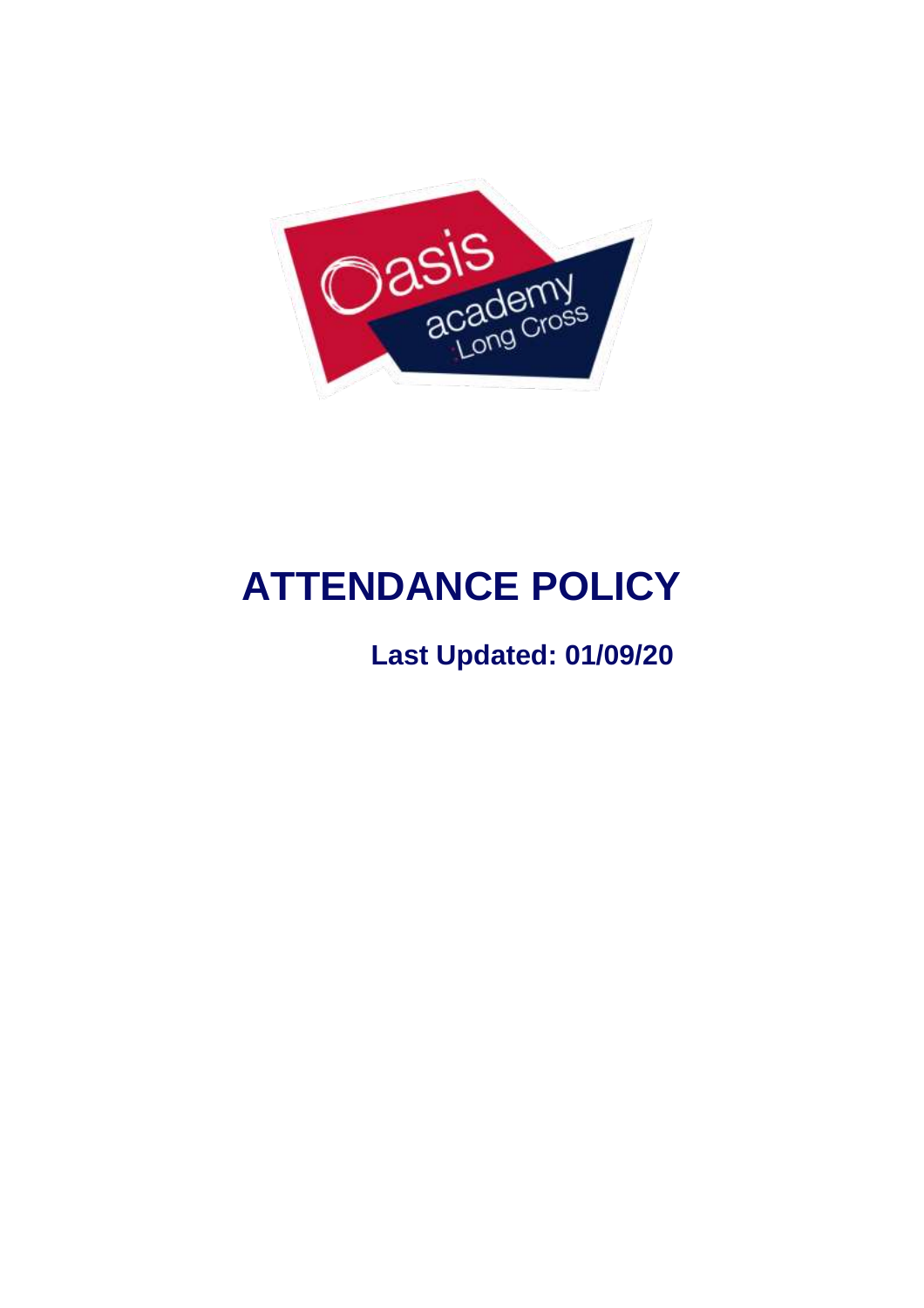### **Contents**

| $1_{-}$ |  |
|---------|--|
| 2.      |  |
| 3.      |  |
|         |  |
|         |  |
|         |  |
|         |  |
|         |  |
|         |  |
|         |  |
|         |  |
|         |  |
|         |  |
| 5.      |  |
| 6.      |  |
| 7.      |  |
| 8.      |  |
| 9.      |  |
|         |  |
|         |  |
|         |  |
|         |  |
|         |  |
|         |  |
|         |  |
|         |  |
|         |  |
|         |  |
|         |  |
|         |  |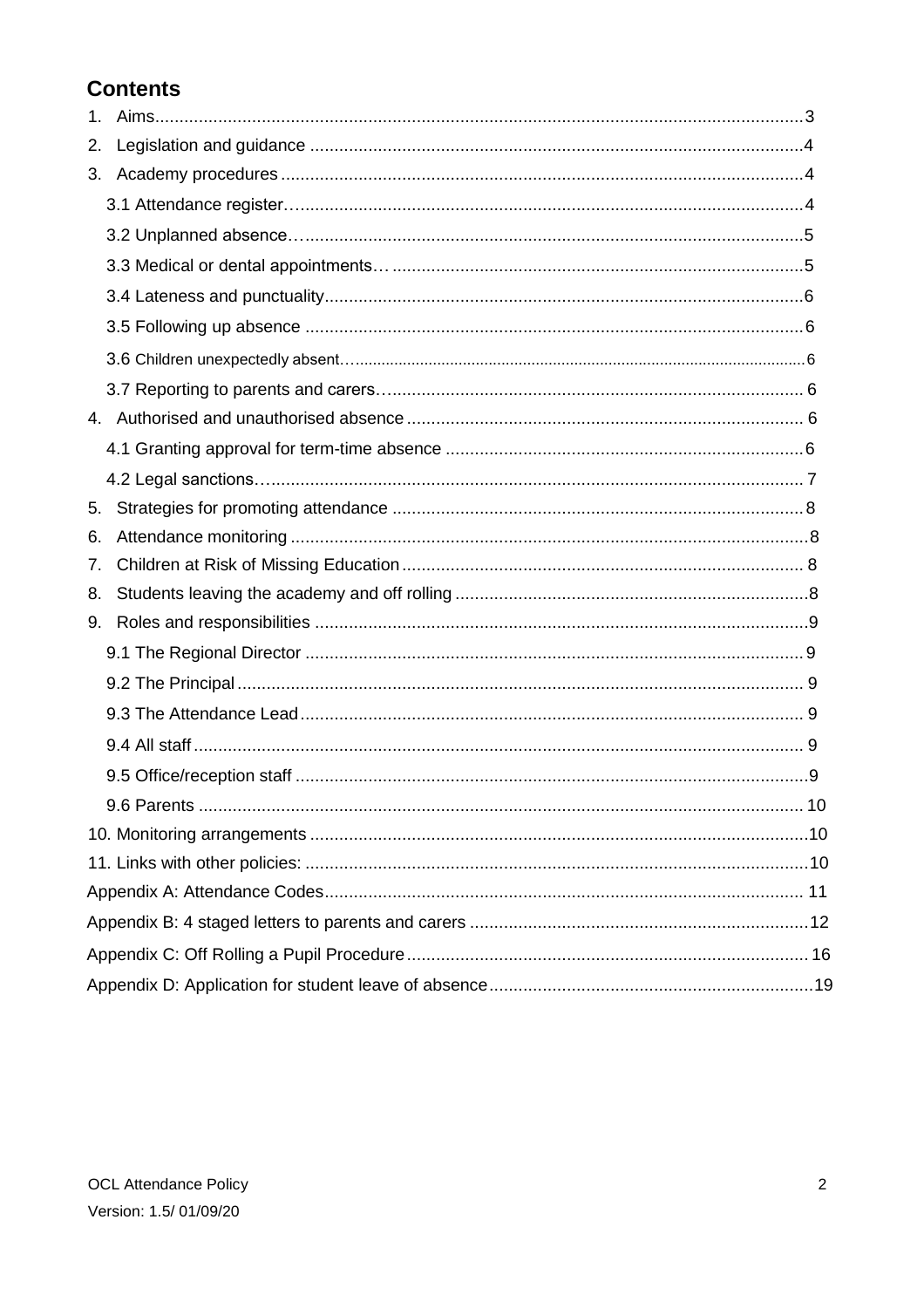### **Introduction**

Oasis Academy Long Cross is committed to developing the character and competence of all its pupils in the context of the communities in which they live. Oasis Academy Long Cross believes that these are the essential components for an excellent education and that, in order for pupils to develop their character and competence, they must regularly attend school.

Oasis Academy Long Cross recognises that attendance is a safeguarding matter and that poor attendance may indicate that a pupil's welfare is at risk.

Oasis Academy Long Cross also recognises that parents and carers have a legal duty to ensure that children of compulsory school age attend school regularly.

### **1. Aims of this policy**

Oasis Academy Long Cross aims to

- Ensure that all pupils attend school for the maximum time possible and at least to the level of national average attendance so that every pupil can be the best they can be.
- Ensure that effective attendance practice is understood and implemented by all staff and is closely linked to safeguarding practice
- Promote punctuality in attendance
- Support parents and carers in their legal duty to ensure that children of compulsory school age attend school regularly.

### **To these ends, this policy is designed to**

- Promote regular attendance and reduce absence, including persistent absence
- Ensure every pupil has access to full time education to which they are entitled
- Act early to address patterns of absence

### **Application of this policy**

This policy is the policy of OCL as a Multi Academy Trust. It applies to all its academies in all aspects of managing pupil attendance unless the policy indicates that an academy may have its own local processes in place. In these circumstances the local processes are applicable.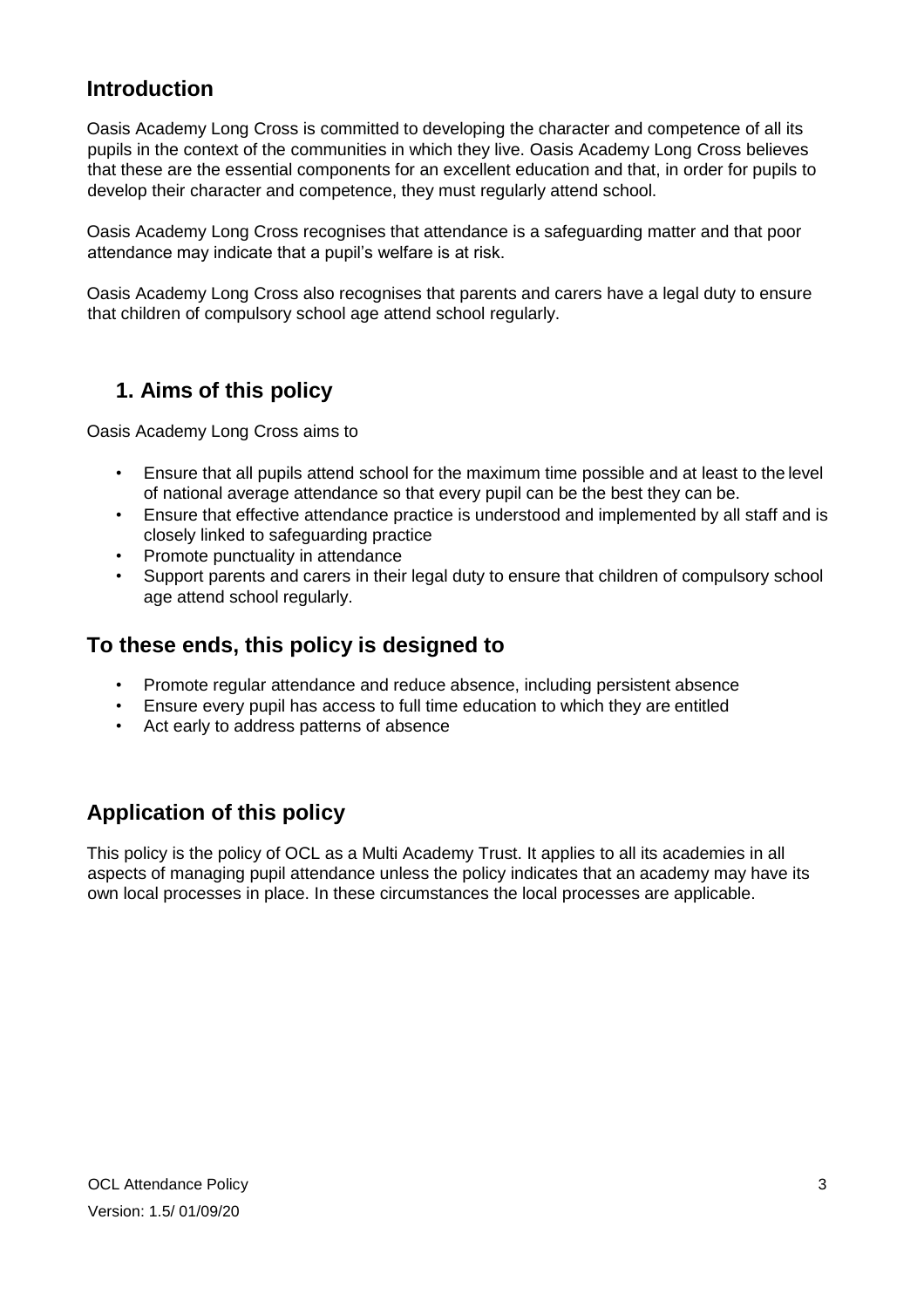### <span id="page-3-0"></span>**2. Legislation and guidance**

This policy meets the requirements of the [school attendance guidance](https://www.gov.uk/government/publications/school-attendance) from the Department for Education (DfE), and refers to the DfE's statutory guidance on [school attendance parental](https://www.gov.uk/government/publications/parental-responsibility-measures-for-behaviour-and-attendance) [responsibility measures. T](https://www.gov.uk/government/publications/parental-responsibility-measures-for-behaviour-and-attendance)hese documents are drawn from the following legislation setting out the legal powers and duties that govern school attendance:

- [The Education Act](https://www.legislation.gov.uk/ukpga/1996/56/part/VI/chapter/II) 1996
- [The Education Act](http://www.legislation.gov.uk/ukpga/2002/32/part/3/chapter/3) 2002
- [The Education and Inspections Act](http://www.legislation.gov.uk/ukpga/2006/40/part/7/chapter/2/crossheading/school-attendance) 2006
- [The Education \(Pupil Registration\) \(England\) Regulations](http://www.legislation.gov.uk/uksi/2006/1751/contents/made) 2006
- [The Education \(Pupil Registration\) \(England\) \(Amendment\) Regulations](http://www.centralbedfordshire.gov.uk/Images/amendment-regulation-2010_tcm3-8642.pdf) 2010
- [The Education \(Pupil Registration\) \(England\) \(Amendment\) Regulations](http://www.legislation.gov.uk/uksi/2011/1625/made) 2011
- [The Education \(Pupil Registration\) \(England\) \(Amendment\) Regulations](http://www.legislation.gov.uk/uksi/2013/756/made) 2013
- [The Education \(Pupil Registration\) \(England\) \(Amendment\) Regulations](http://legislation.data.gov.uk/uksi/2016/792/made/data.html) 2016
- [The Education \(Penalty Notices\) \(England\) \(Amendment\) Regulations](http://www.legislation.gov.uk/uksi/2013/756/pdfs/uksiem_20130756_en.pdf) 2013

This policy also refers to the DfE's guidance on the [school census, w](https://www.gov.uk/government/publications/school-census-2017-to-2018-guide-for-schools-and-las)hich explains the persistent absence threshold.

This policy complies with the Trust's funding agreement and articles of association.

### <span id="page-3-1"></span>**3. Academy procedures**

#### <span id="page-3-2"></span>**3.1 Attendance register**

By law, all Academies are required to keep an attendance register, and all pupils must be placed on this register.

The attendance register will be taken at the start of the first session of each school day and once during the second session. It will mark whether every pupil is:

- Present
- Attending an approved off-site educational activity
- Absent
- Unable to attend due to exceptional circumstances

Any amendment to the attendance register will include:

- The original entry
- The amended entry
- The reason for the amendment
- The date on which the amendment was made
- The name and position of the person who made the amendment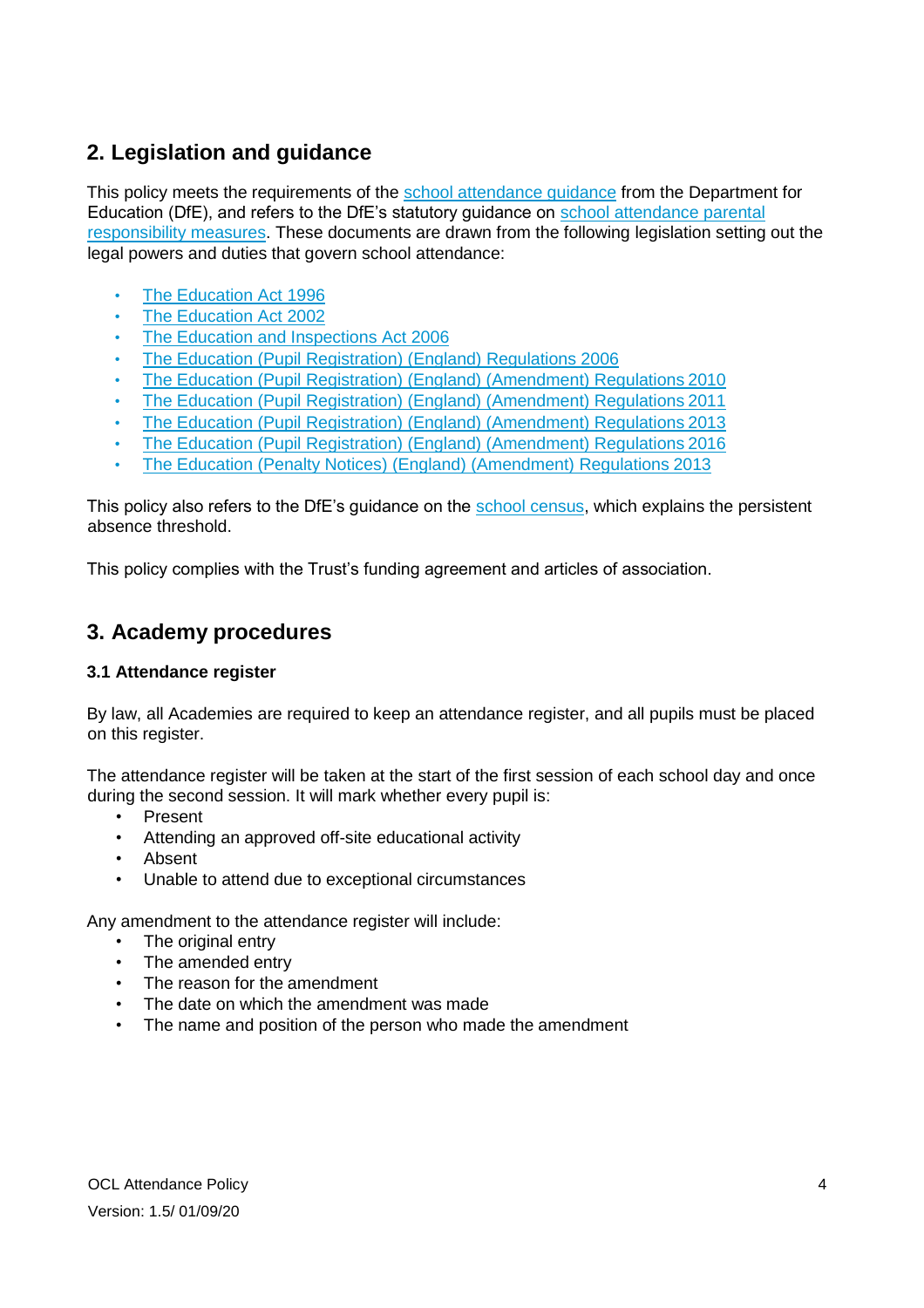#### *See Appendix A for the DfE attendance codes.*

Every entry in the attendance register will be preserved for 3 years after the date on which the entry was made.

Oasis Academy Long Cross expects

- Pupil's to arrive in the Academy by 8.45am
- The register for the first session will be taken at 8.50 and will be kept open until 9am

#### <span id="page-4-0"></span>**3.2 Unplanned absence**

Parents and carers must notify the school on the first day of an unplanned absence by 8.45am – and every day of absence thereafter if for example their child is unable to attend due to ill health (see also section 6). Ultimately the School is responsible for deciding if the absence is authorised or not. Only genuine absence will be authorised. You will be asked to provide medical certificates if your child has a poor attendance record. Absence percentage under 90% is deemed persistent absence by the Local Authority and Government.

Reporting systems and procedures will be available upon request from the school office.

Absence due to illness will usually be authorised unless the school has a genuine concern about the authenticity of the illness.

The academy may ask parents to provide medical evidence, such as a prescription, appointment card or other appropriate form of evidence if a pupil's attendance is lower than expected. We will not ask for medical evidence unnecessarily.

If the school is not satisfied about the authenticity of the illness and/or medical evidence is not provided when requested, the absence will be recorded as unauthorised.

#### <span id="page-4-1"></span>**3.3 Medical or dental appointments**

Missing registration for a medical or dental appointment is counted as an authorised absence; advance notice and authorisation from a member of the senior leadership team is required. Parents will need to provide a copy of any appointment letters to the office.

We encourage parents and carers to make medical and dental appointments out of school hours where possible. Where this is not possible, the pupil should be out of school for the minimum amount of time necessary, i.e. if the appointment is in the morning we would expect the pupil to attend for the afternoon session, likewise if it is an afternoon appointment we would expect the pupil to attend for the morning session. Only the time of the appointment will be authorised. We also encourage parents and carers to ensure that pupils are in the Academy to be marked as attending, before they leave for a medical or dental appointment. Pupils are expected to catch-up with any work missed through absence. Teachers will help pupils achieve this.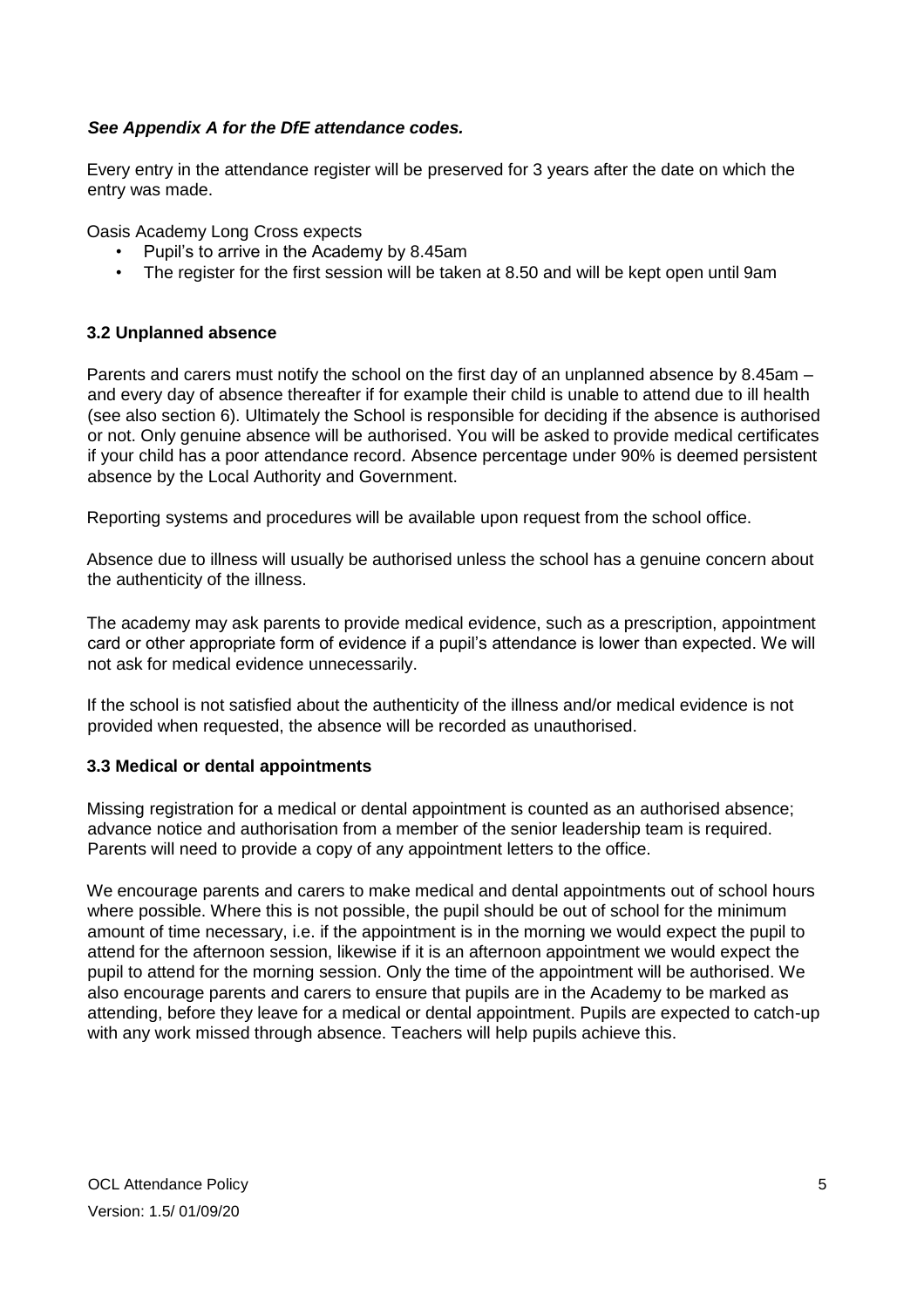Applications for other types of absence in term time must also be made at least a week in advance, a form for this is available from the school office. Information relating to whether the Academy can authorise such absences can be found in section 4.

#### <span id="page-5-0"></span>**3.4 Lateness and punctuality**

A pupil who arrives late but before the register has closed will be marked as late, using the appropriate code.

A pupil who arrives after the register has closed will be marked as absent, using the appropriate code.

#### <span id="page-5-1"></span>**3.5 Following up absence**

Oasis Academy Long Cross will follow up any absences to ascertain the reason, ensure proper safeguarding action is taken where necessary, identify whether the absence is approved or not and identify the correct attendance code to use.

On the first, and every day of absence, if we have not received a message from parents regarding the absence we will telephone home to ascertain the reason for absence. If there is no answer, an answer phone message will be left or a text will be sent. If there is no response to this after 30 – 40 minutes we will then attempt to make contact with anyone listed on the pupil's contact list.

#### **3.6 Children unexpectedly absent**

If a child is unexpectedly absent all efforts must be made to assure their whereabouts and welfare as quickly as possible. Often this will be achieved via a call home but sometimes this may require a home visit that confirms the child's whereabouts. Principals must not accept anything short of a definitive confirmation of the child's whereabouts. The DfE guidance, 'Keeping children safe in education' has been updated from September 2018 as follows: 'Where reasonably possible, schools and colleges should hold more than one emergency contact number for each pupil or pupil. This goes beyond the legal minimum and is good practice to give the school or college additional options to make contact with a responsible adult when a child missing education is also identified as a welfare and/or safeguarding concern.'

#### <span id="page-5-2"></span>**3.7 Reporting to parents and carers**

Oasis Academy Long Cross will report pupil attendance to parents and carers at least once each academic year. This is typically included with the pupils' end of year report.

### <span id="page-5-3"></span>**4. Authorised and unauthorised absence**

#### <span id="page-5-4"></span>**4.1 Granting approval for term-time absence**

Principals (or Executive and Lead Principals) may not grant any leave of absence to pupils during term time unless they consider there to be 'exceptional circumstances'.

Exceptional circumstances are likely to include the following:

• acute family trauma

OCL Attendance Policy Version: 1.5/ 01/09/20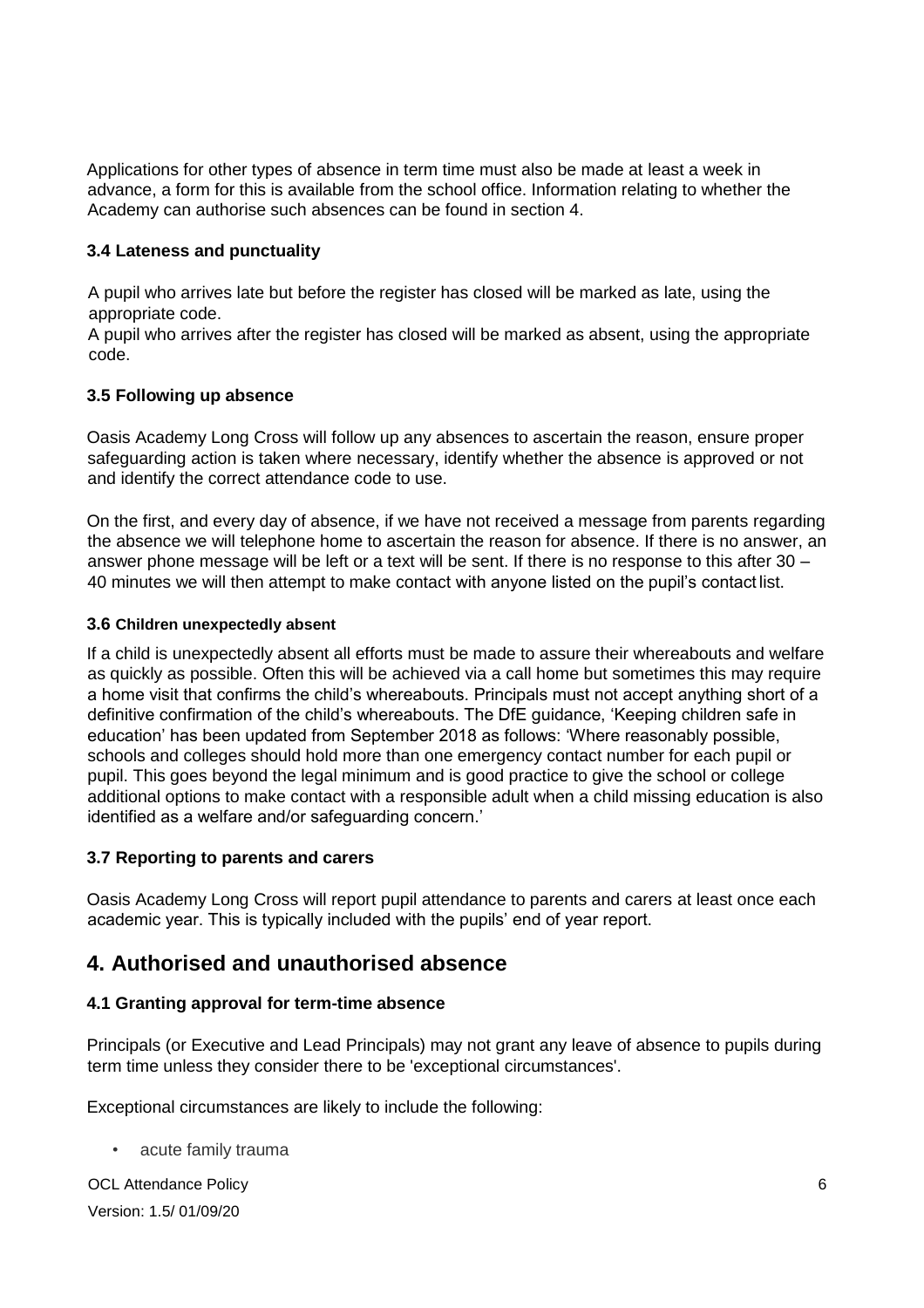- terminal illness or death of a family member
- if a family member serves in the Armed Forces Service personnel returning from a tour of duty abroad where it is evidenced the individual will not be in receipt of any leave in the near future that coincides with school holidays
- following advice from a health professional
- out of school programmes such as music, arts or sport operating at a high standard of achievement

The Principal considers each application for term-time absence individually, taking into account the specific facts, circumstances and relevant context behind the request. **A leave of absence is granted entirely at the Principal's discretion.**

Valid reasons for **authorised absence** may include:

- Illness and medical/dental appointments as explained in sections 3.2 and 3.3
- Religious observance where the day is exclusively set apart for religious observance by the religious body to which the pupil's parents belong. If necessary, the school will seek advice from the parents' religious body to confirm whether the day is set apart
- Traveller pupils travelling for occupational purposes this covers Roma, English and Welsh Gypsies, Irish and Scottish Travellers, Showmen (fairground people) and Circus people, Bargees (occupational boat dwellers) and New Travellers. Absence may be authorised only when a Traveller family is known to be travelling for occupational purposes and has agreed this with the school but it is not known whether the pupil is attending educational provision
- Part timetables agreed between the Academy and parents or carers

#### <span id="page-6-0"></span>**4.2 Legal sanctions**

Oasis Academy Long Cross will fine parents for the unauthorised absence of their child from school, where the child is of compulsory school age.

If issued with a penalty notice, parents must pay £60 within 21 days or £120 within 28 days. The payment must be made directly to the local authority.

The decision on whether or not to issue a penalty notice ultimately rests with the Principal, following the local authority's code of conduct for issuing penalty notices. This may take into account:

- A number of unauthorised absences occurring within a rolling academic year
- One-off instances of irregular attendance, such as holidays taken in term time without permission
- Where an excluded pupil is found in a public place during school hours without a justifiable reason

If the payment has not been made after 28 days, the local authority can decide whether to prosecute the parent or withdraw the notice.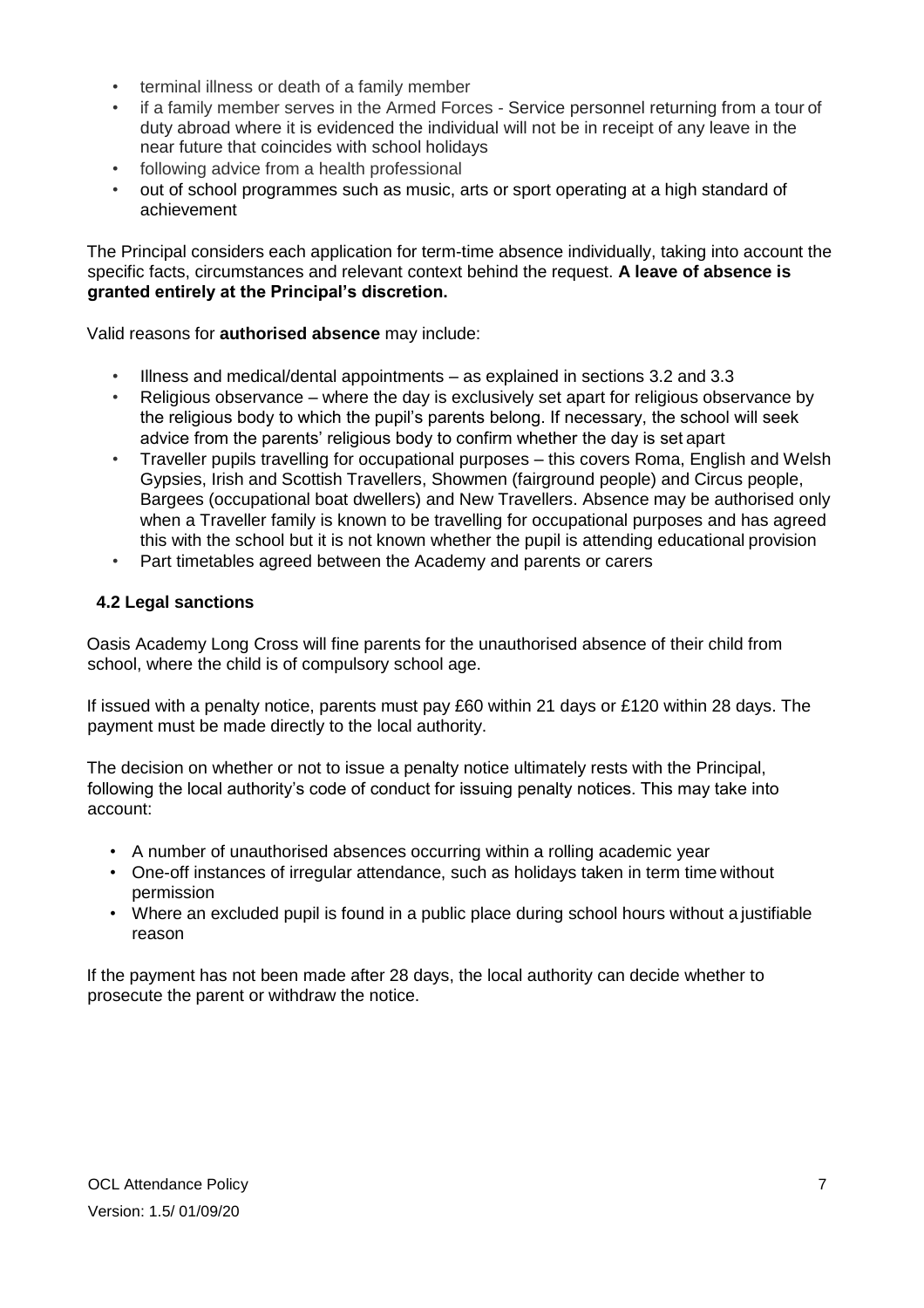### <span id="page-7-0"></span>**5. Strategies for promoting attendance**

At Oasis Academy Long Cross we have a clear strategy to promote attendance which includes rewards, sanctions, assemblies, celebration events and meetings with parents and carers. These will be in line with those recommended by SOL Consulting and OCL Best Practice.

The table below clarifies the impact on learning of absence:

| Attendance percentage | Learning days lost per academic year |
|-----------------------|--------------------------------------|
| 98%                   |                                      |
| 95%                   |                                      |
| 90%                   | 19                                   |
| 85%                   | 29                                   |
| 80%                   | 38                                   |
| 75%                   |                                      |

### <span id="page-7-1"></span>**6. Attendance monitoring**

We monitor pupil absence on a **daily basis**, scrutinising patterns on a **weekly** basis using the SOL Consulting / OCL Best Practice approaches to promote attendance. We have clear systems in place for following up pupil absences (see section 3.5).

### <span id="page-7-2"></span>**7. Children at Risk of Missing Education**

Oasis Academy Long Cross must inform the local authority (LA) of any pupil who fails to attend school regularly, or has been absent without the school's permission for a continuous period of 10 days or more. As this could be a safeguarding issue leaders should ensure that regular follow up contact is made with the LA if the whereabouts of the pupil is not known or communicated to the Academy.

If a child cannot be contacted between the first and third day of absence a home visit should be completed. This should continue until the information has been secured. Leaders will follow the guidance issued by the Department for Education:

[https://www.gov.uk/government/publications/children-](https://www.gov.uk/government/publications/children)[missing-education](https://www.gov.uk/government/publications/children-missing-education)

### **8. Pupils leaving the academy and off-rolling**

The OCL vision is driven through a passion and commitment to include everyone. We believe all our children and young people are precious and as such, we are keen to ensure that we track the destinations of pupils who leave each academy.

Academy leaders will ensure that detailed records are kept for pupils who stop attending the academy and are removed from the roll/admissions register.

Details must include (but not exclusive to):

OCL Attendance Policy

Version: 1.5/ 01/09/20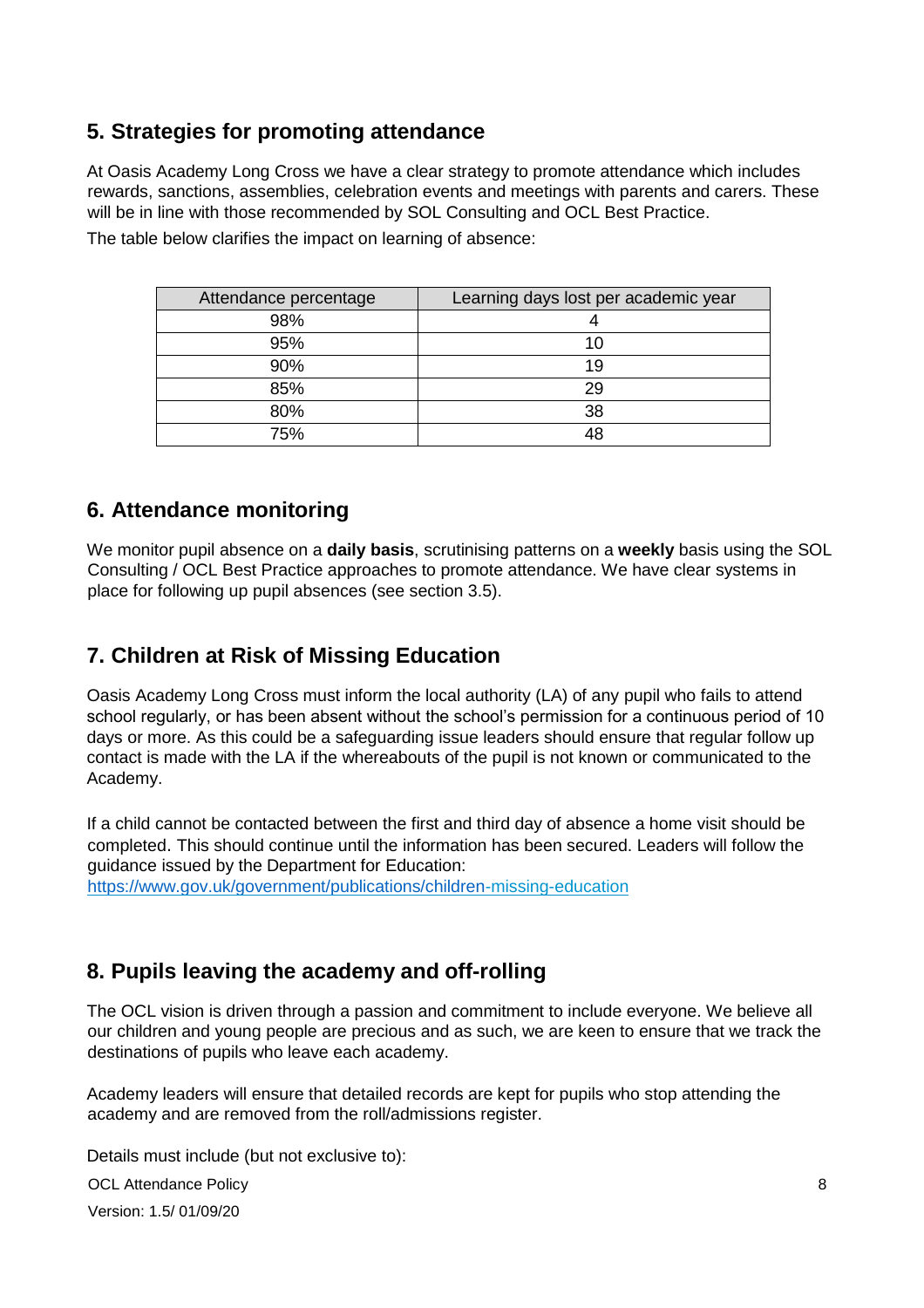- the pupil's reason for leaving,
- their destination and the destination's educational provision (e.g. name of school, homeschooling arrangements)
- group (disadvantaged, SEND, EAL, gender)
- ethnicity

Where a pupil moves abroad, leaders will take all reasonable steps to assure themselves that the pupil is moving to another school. This may include support from the Hub. This is to ensure that all pupils are safe and in full time education as necessary.

The Principal must meet with the pupil and their family, if off rolling is likely to take place. This is in order to ensure that an effective level of support has been offered to the pupil and family as well as ensuring that the destination of the pupil is known.

On receipt of written notification to **home educate**, Academies must inform the Regional Director and the pupilt's Local Authority that the pupil is to be deleted from the admission register.

Parents and carers have a duty to ensure their child of compulsory school age receives suitable full time education but this does not have to be at a school.

### <span id="page-8-0"></span>**9. Roles and responsibilities**

#### <span id="page-8-1"></span>**9.1 The Regional Director**

The Regional Director is responsible for monitoring attendance figures for the whole school on a regular basis but no less than each half term. This will be weekly if attendance falls below the national average. The RD also holds the Principal to account for the implementation of this policy.

#### <span id="page-8-2"></span>**9.2 The Principal**

The Principal (or Lead / Executive Principal) is responsible for ensuring this policy is implemented consistently across the Academy, and for monitoring Academy-level absence data and reporting it as required.

The Principal also supports other staff in monitoring the attendance of individual pupils and issues fixed-penalty notices, where necessary.

The Principal will decide which member of staff will fulfil the role of Attendance lead in the Academy.

#### **9.3 The Academy Attendance Lead**

The attendance lead:

- Monitors attendance data at the school and individual pupil level daily
- Reports at least weekly (daily when attendance is below the national average) about attendance to the Principal and Regional Director (if conditions in section 6 apply)
- Follows the Academy Attendance Policy to follow up with families where attendance drops or is not yet high enough, working with relevant academy staff and external agencies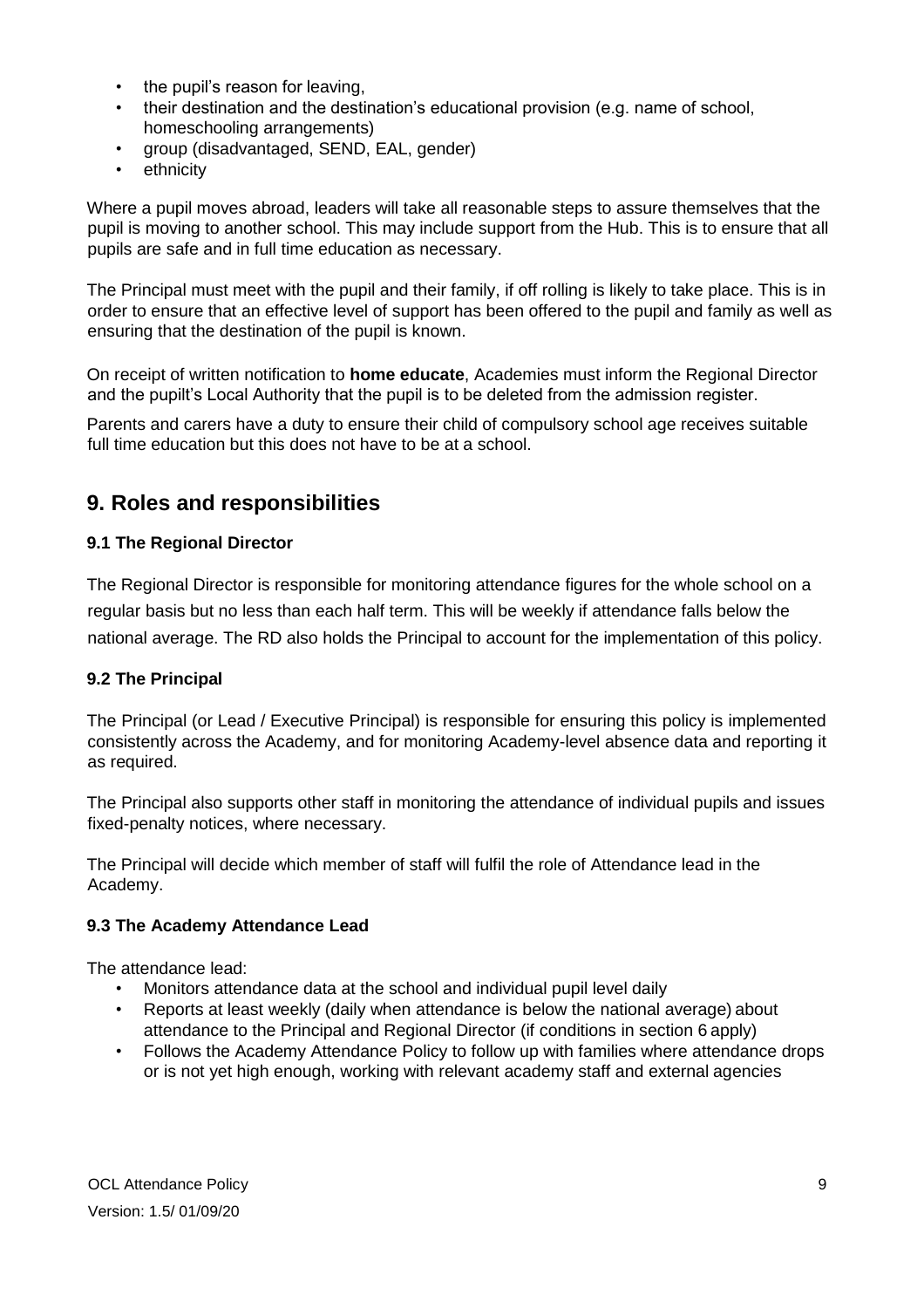#### <span id="page-9-0"></span>**9.4 All staff**

All staff are responsible for promoting good attendance. Class Teachers/Teaching Assistants are responsible for recording attendance on a daily basis, using the correct codes, and submitting this information. They will also follow the Academy Attendance Policy and work with pupils where there are concerns about their attendance. Academy leaders should ensure that suitable training is in place for all adults taking the register.

#### <span id="page-9-1"></span>**9.5 Office/Reception staff**

Administrative staff are expected to take calls from parents and carers about absence and record it on the school system. They will also adhere to the Academy Attendance Policy and challenge information received via phone calls or emails if there is any doubt in its accuracy.

#### <span id="page-9-2"></span>**9.6 Parents**

Parents are responsible [\(https://www.gov.uk/government/publications/parental](https://www.gov.uk/government/publications/parental-responsibility-measures-for-behaviour-and-attendance)[responsibilitymeasures-for-behaviour-and-attendance\) f](https://www.gov.uk/government/publications/parental-responsibility-measures-for-behaviour-and-attendance)or ensuring that children of statutory school age receive their entitlement to full-time education. Academies will work with parents to support this responsibility.

### **10. Monitoring of this policy**

This policy will be reviewed regularly by the senior leadership team at Oasis Academy Long Cross

### <span id="page-9-3"></span>**11. Links with other policies**

This policy is linked to our Child Protection and Safeguarding policy.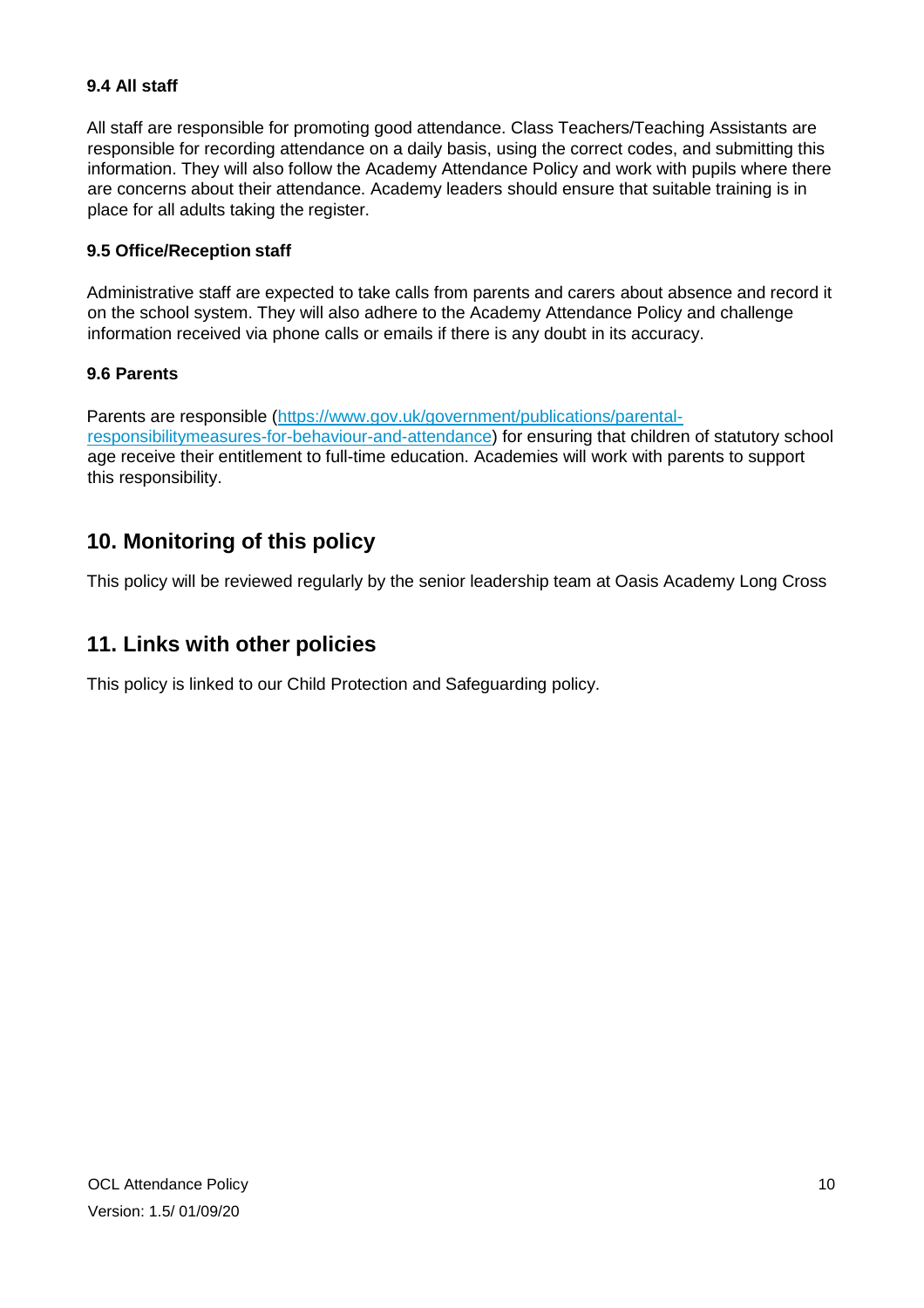### <span id="page-10-0"></span>**Appendix A: Attendance Codes**

| <b>CODE</b> | <b>DESCRIPTION</b>                | <b>STATISTICAL MEANING</b>           | <b>PHYSICAL MEANING</b>   |
|-------------|-----------------------------------|--------------------------------------|---------------------------|
|             | <b>Present AM</b>                 | Present                              | In for the whole session  |
| V           | Present PM                        | Present                              | In for the whole session  |
|             | <b>Educated Elsewhere (Not</b>    | <b>Approved Educational Activity</b> |                           |
| B           | dual registered)                  | (AEA)                                | Out for the whole session |
|             | <b>Other Authorised</b>           |                                      |                           |
| $\mathbf c$ | Circumstances                     | <b>Authorised Absence</b>            | Out for the whole session |
| D           | Dual registered                   | <b>Attendance Not Required</b>       | Out for the whole session |
|             | Excluded (No alternative          |                                      |                           |
| Е           | provision arranged)               | <b>Authorised Absence</b>            | Out for the whole session |
|             | Leave not agreed or days          |                                      |                           |
| G           | in excess                         | <b>Unauthorised Absence</b>          | Out for the whole session |
| H           | <b>Exceptional Leave</b>          | <b>Authorised Absence</b>            | Out for the whole session |
|             | Illness (not medical or           |                                      |                           |
| I           | dental)                           | <b>Authorised Absence</b>            | Out for the whole session |
|             |                                   | <b>Approved Educational Activity</b> |                           |
| J           | Interview                         | (AEA)                                | Out for the whole session |
| L           | Late (Before register             | Present                              | Late for the session      |
|             | closes)<br>Medical/Dental         |                                      |                           |
| M           | appointments                      | <b>Authorised Absence</b>            | Out for the whole session |
|             | No reason yet provided for        |                                      |                           |
| N           | absence                           | <b>Unauthorised Absence</b>          | Out for the whole session |
|             | Unauthorised absence (not         |                                      |                           |
| O           | covered by any other code)        | <b>Unauthorised Absence</b>          | Out for the whole session |
|             |                                   | <b>Approved Educational Activity</b> |                           |
| P           | <b>Approved Sporting Activity</b> | (AEA)                                | Out for the whole session |
| R           | Religious Observance              | <b>Authorised Absence</b>            | Out for the whole session |
| S           | <b>Study Leave</b>                | <b>Authorised Absence</b>            | Out for the whole session |
| T           | <b>Traveller Absence</b>          | <b>Authorised Absence</b>            | Out for the whole session |
| $\mathbf U$ | Late (After register closed)      | <b>Unauthorised Absence</b>          | Late for the session      |
|             |                                   | <b>Approved Educational Activity</b> |                           |
| $\mathbf v$ | Education visit or trip           | (AEA)                                | Out for the whole session |
|             |                                   | <b>Approved Educational Activity</b> |                           |
| W           | <b>Work Experience</b>            | (AEA)                                | Out for the whole session |
|             | School closed to pupils and       |                                      |                           |
| #           | staff                             | <b>Attendance Not Required</b>       | Out for the whole session |
| Y           | Enforced closure                  | <b>Attendance Not Required</b>       | Out for the whole session |
|             | Non compulsory School             |                                      |                           |
| X           | Age absence                       | <b>Attendance Not Required</b>       | Out for the whole session |
| Z           | Pupil not on roll                 | <b>Attendance Not Required</b>       | Out for the whole session |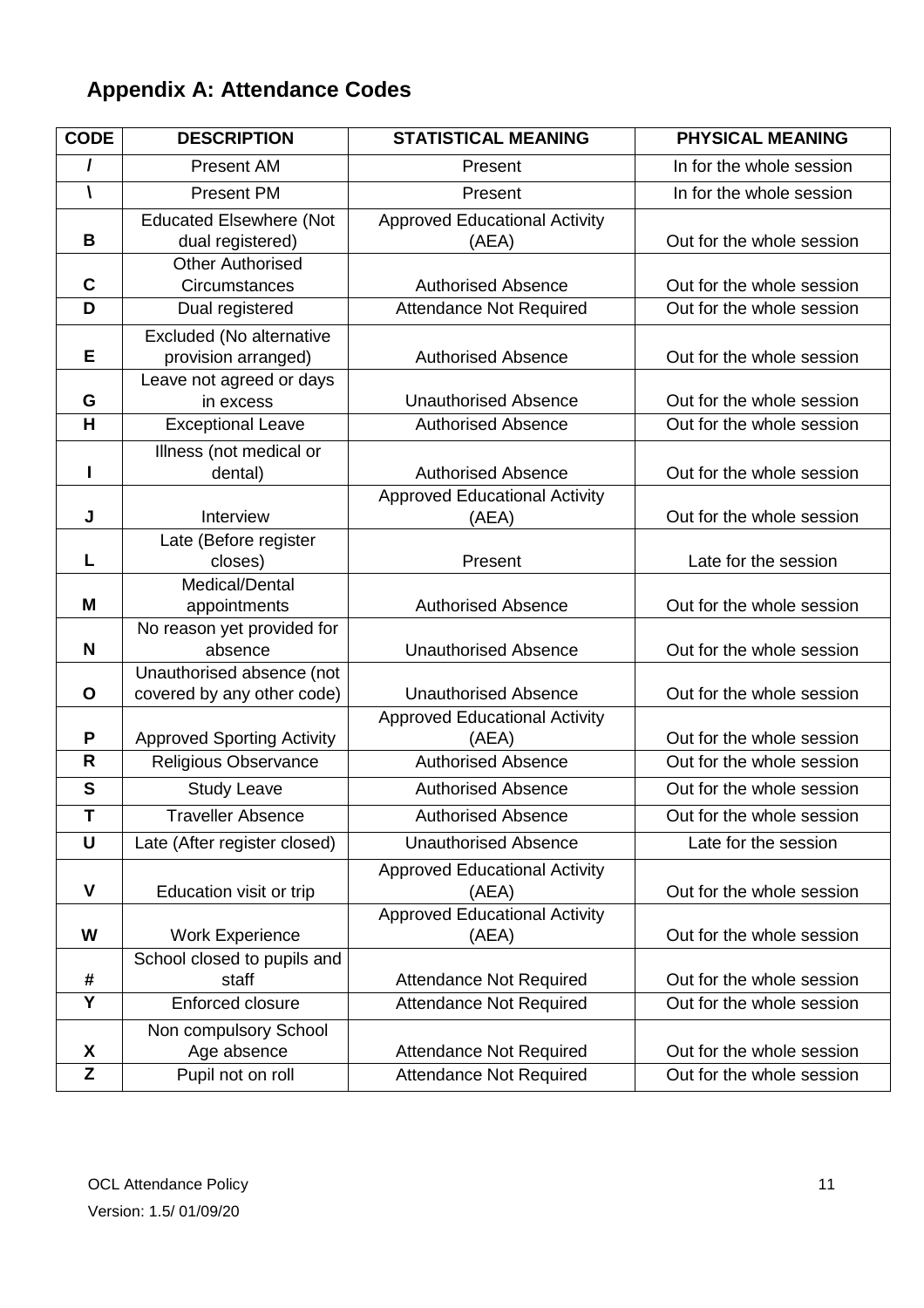### **Appendix B: 4 staged attendance letters to parents / carers**

**Letter 1:**

DATE: << date\_of\_printing>>

Ref: AL1

<<salutation>> <<address\_block>>

#### **Re: <<forename>> <<surname>>. Class:<<reg>> - Current Attendance: <<PresentPercentage>>%**

At Oasis Academy Long Cross we are committed to providing a full and efficient education to all. We encourage our children to strive for excellence. For a child to reach their full educational potential, a high level of attendance is essential. Pupils should aim for a minimum of 97% attendance (or no more than 5 days of absence during an academic year).

I am drawing your attention to the fact that <<forename>>'s attendance has fallen and is below the Academy's target. <<forename>>'s attendance is currently <<PresentPercentage>>% for this academic year. We understand that there have been occasions this year when absences have been due to illness but due to <<forename>>'s level of absence we wanted to make you aware of the amount of learning that they have missed.

All children have the opportunity to improve their attendance between now and the end of the academic year. If <<forename>> continues to miss learning due to absence we will invite you to meet with us to discuss how we can work together to support them.

If you wish to discuss this matter further in the meantime, or are experiencing difficulties in getting <<forename>> into the Academy, please do not hesitate to contact me, on 0117 903 0333.

Yours sincerely,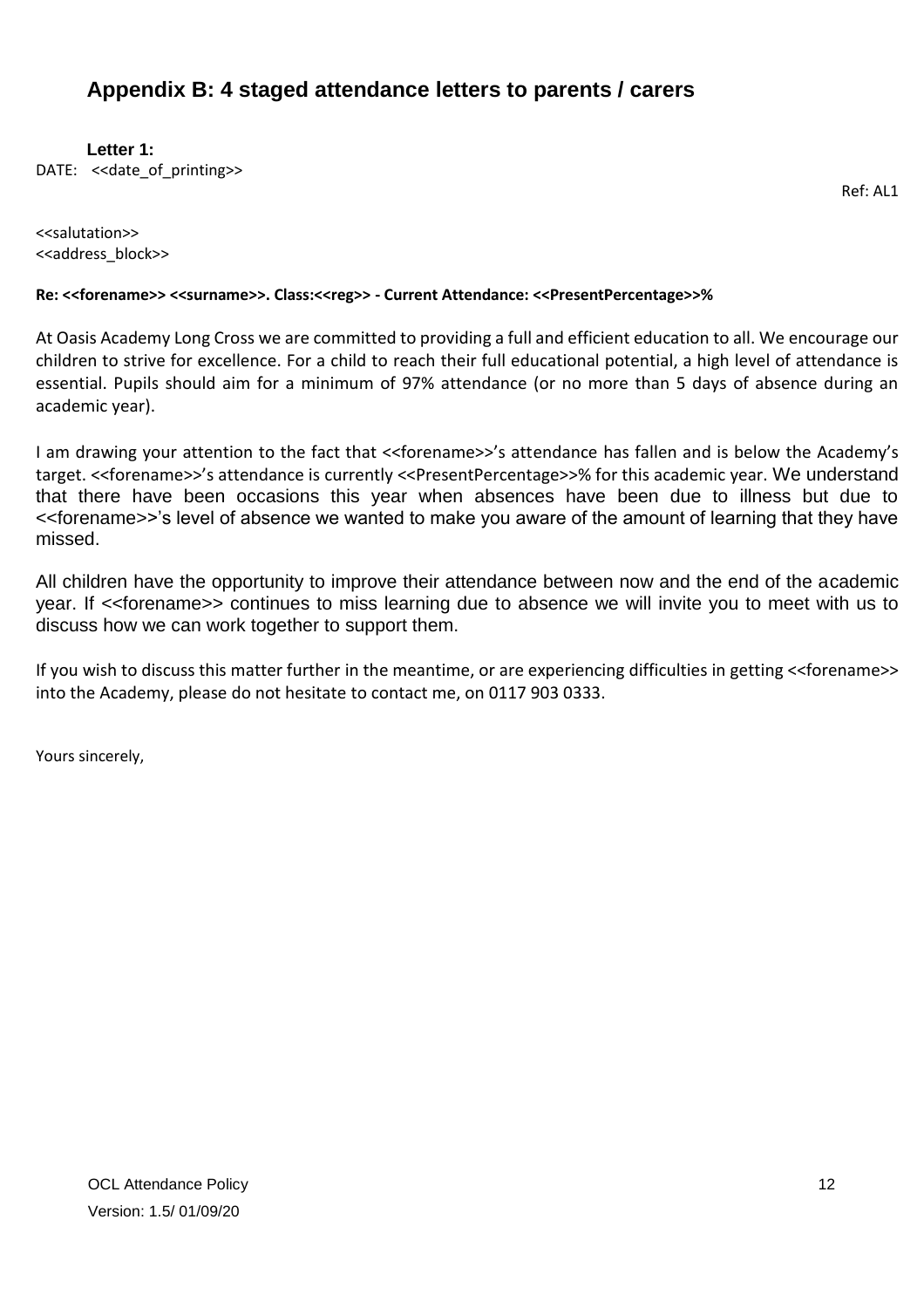#### **Letter 2:**

DATE: << date\_of\_printing>>

<<salutation>> <<address\_block>>

#### **Re: <<forename>> <<surname>>. Class:<<reg>> - Current Attendance: <<PresentPercentage>>%**

I am writing to express concerns with regards to <<foreneme>>'s attendance to Oasis Academy Long Cross. Due to the amount of learning that <<forename>> has now missed I have reserved an appointment for you to meet with us to discuss reasons for absence and how we can work together to support them to improve and achieve their full academic potential.

The meeting is scheduled for: Date of Meeting: Time of Meeting:

If this time is inconvenient, please contact me on 0117 903 0333. to arrange a more suitable time. Please be aware that due to <<forename>>'s level of absence we will now request that you provide medical evidence to support any future absences or absences will remain unauthorised. This evidence can either be a Doctor's letter, a copy of a prescription for medicine, or the prescribed medicine packaging itself.

We look forward to meeting with you to support << forename>> to achieve their full potential.

Yours sincerely,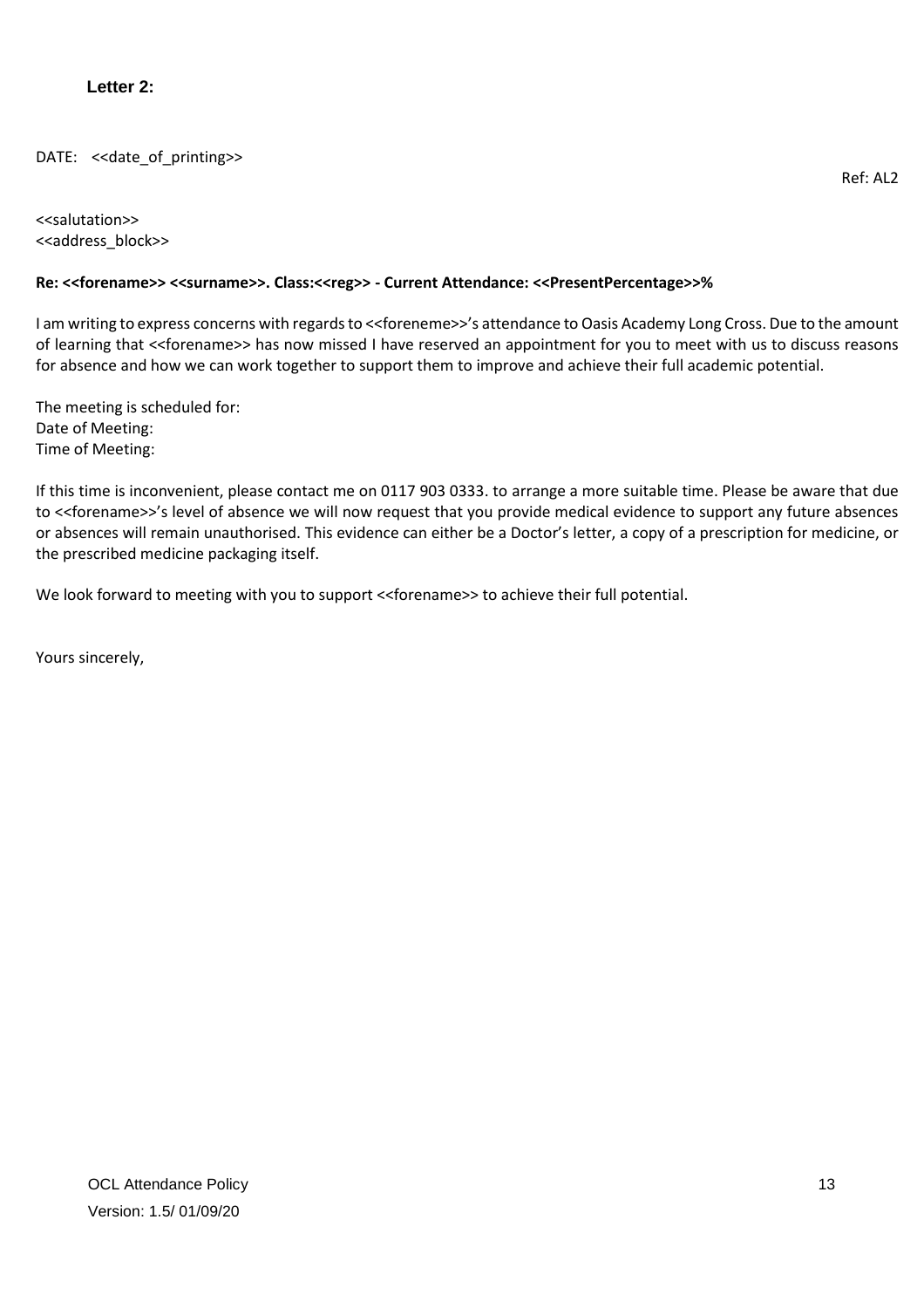DATE: << date\_of\_printing>>

<<salutation>> <<address\_block>>

#### **Re: <<forename>> <<surname>>. Class:<<reg>> - Current Attendance: <<PresentPercentage>>%**

I am writing to express further concerns for <<forename>>'s attendance at Oasis Academy Long Cross. You recently failed to attend a meeting that was scheduled for us to discuss our concerns with you and establishing ways in which we may be able to offer support.

<<forename>>'s attendance remains a concern and the amount of learning they are missing is significant. In view of this, I have scheduled another appointment with a member of our Academy Leadership Team on the date below to discuss <<forename>>'s attendance and how we can move forwards.

Date of Meeting: Time of Meeting:

Following this meeting, <<forename>>'s attendance will be closely monitored. If their attendance does not improve during this monitoring period, legal action may be taken. Therefore, I must make you aware of your legal duties. You have a legal responsibility to ensure that <<forename>> attends Oasis Academy Long Cross on a regular and punctual basis.

**It is a criminal offence under Section 444 of the 1996 Education Act to fail to secure regular attendance of a registered pupil at the academy. On conviction, the magistrates' court may impose a fine of up to £2,500 or imprisonment for up to 3 months, or both. In addition, you would obtain a criminal record.** 

If you wish to discuss this matter further in the meantime, or are experiencing difficulties in getting <<forename>> into the Academy, please do not hesitate to contact me, on 0117 903 0333.

Yours sincerely,

Ref: AL3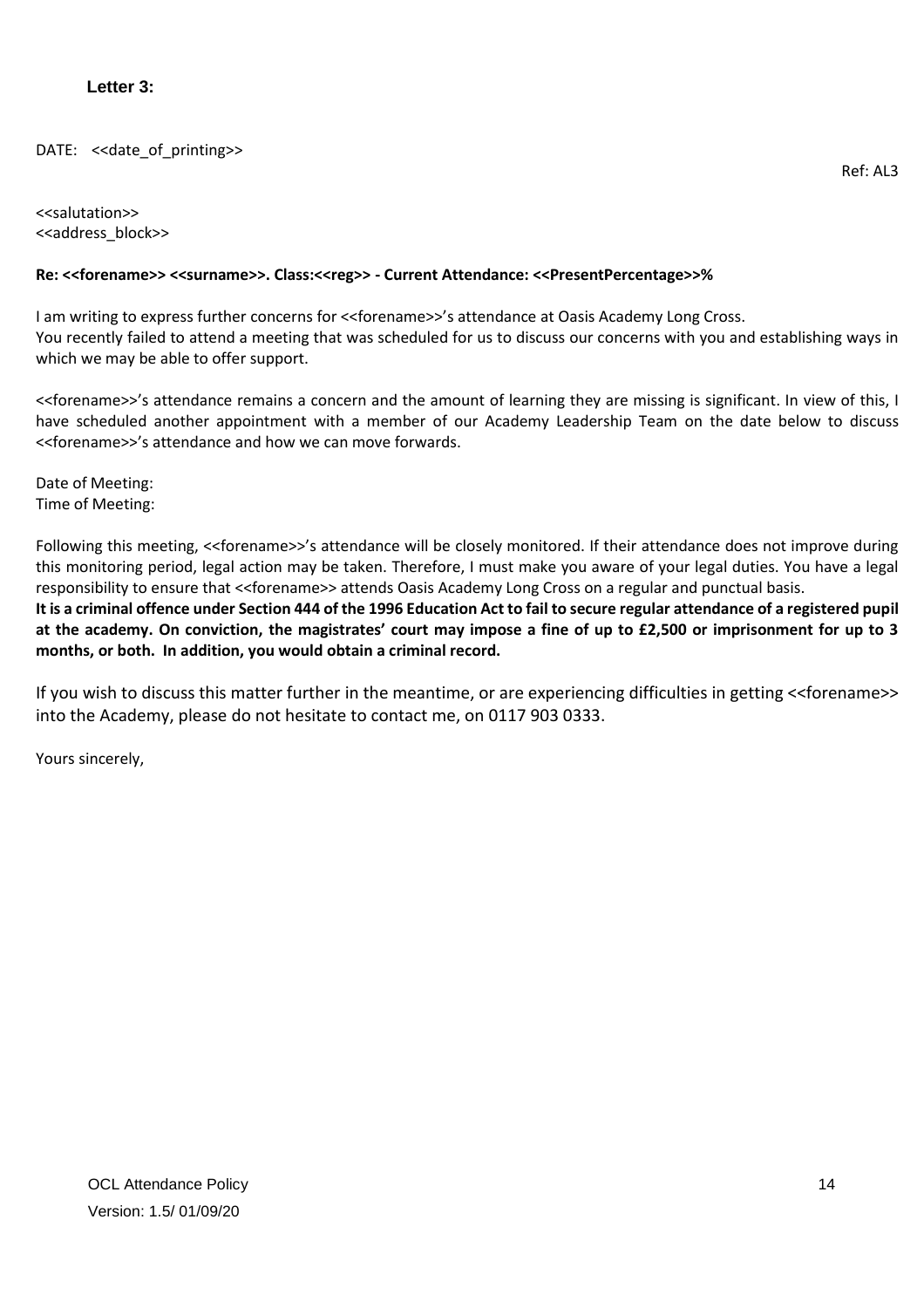#### **Letter 4**: DATE: << date\_of\_printing>>

<<salutation>> <<address\_block>>

#### **Re: <<forename>> <<surname>>. Class:<<reg>> - Current Attendance: <<PresentPercentage>>%**

The Registers at Oasis Academy Long Cross show that <<forename>> has missed more than 8 sessions of school in the last 10 weeks. In total << forename>> has had ….. unauthorised absences since……………….

You, as <<forename>> parent are legally responsible under Section 444(1) of the Education Act 1996, for ensuring that your child attends school regularly. As such you are now being referred for a Penalty Notice under Sec. 444 of the Education Act (1996) for failing to ensure the regular attendance of your child.

The Penalty Notice is being requested in line with the Code of Conduct administered by the Local Authority. If accepted, a warning letter will be sent, whereby a monitoring period would be set in order to give you an opportunity to improve your child's attendance and avoid a subsequent fine. Should your child continue to be absent in the monitoring period, a Penalty Notice may be issued. Once issued, a PN incurs a fine of £60.00 rising to £120.00 per child if not paid within 21 days.

Please take steps to make sure your child attends school on time every day, and to obtain a Medical Certificate if he/she is too ill to attend. Any other reason for absence should be discussed with the academy and it is the Academy's decision whether to authorise any absence that is not covered by medical evidence.

We thank you for your support in ensuring that your child is not absent from Oasis Academy Long Cross during term time.

Yours sincerely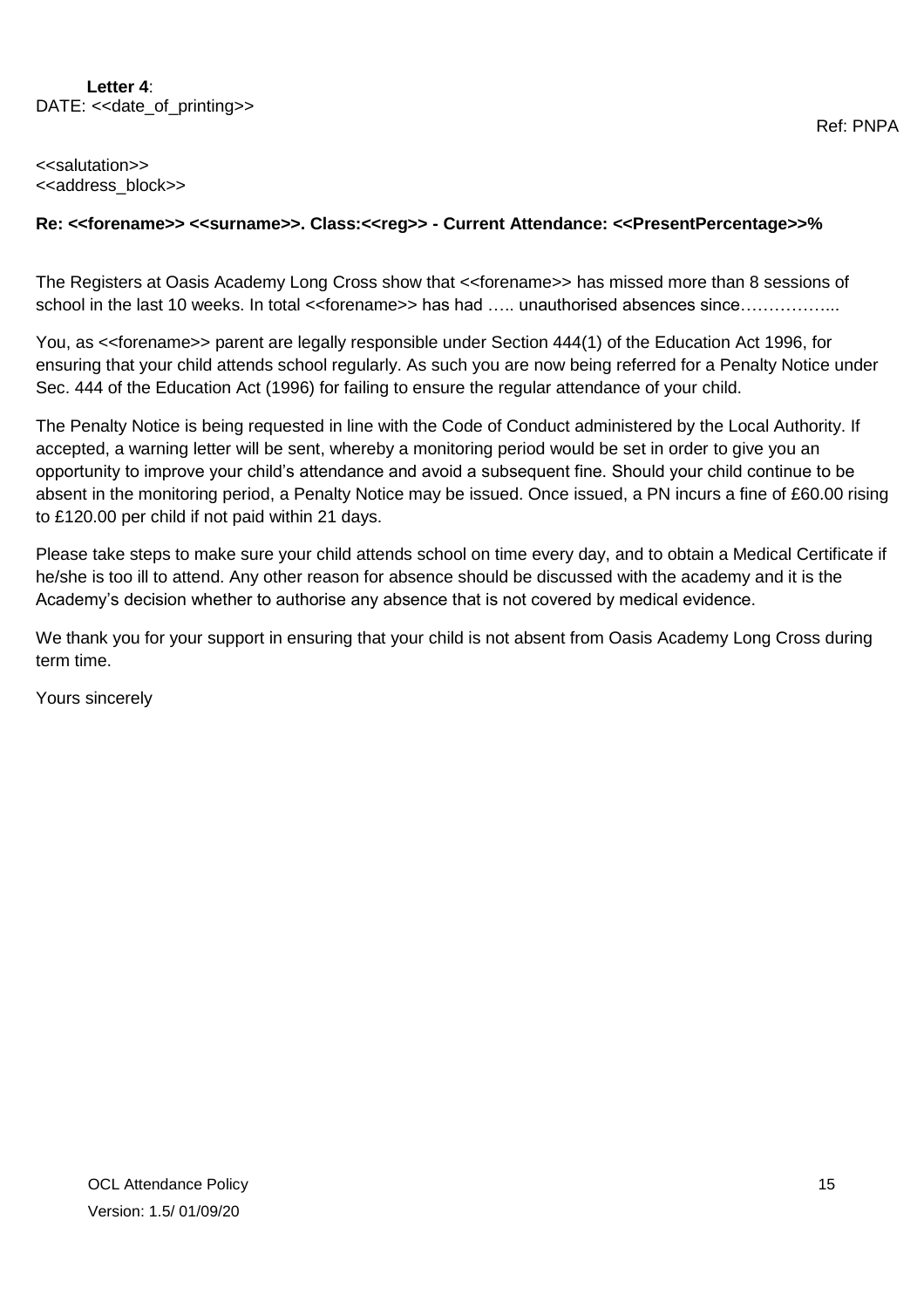### <span id="page-15-0"></span>**Appendix C: OFF ROLLING A PUPIL PROCEDURE**

The unlawful off rolling of a pupil from an academy is a safeguarding issue. Please ensure you have confirmation of the new education provision the pupil is transferring to before removing a pupil from your roll. It is important that the whereabouts of the pupil are known before removal takes place. **The Principal must authorise any off rolling.**

If the pupil is missing please complete an LA CME form.

From September 2017, ALL roll removals, with the exception of normal transition points, unless this is requested, must be reported to the LA.

Detailed DFE guidance: [https://www.gov.uk/government/publications/pupilren-missing-education](https://www.gov.uk/government/publications/children-missing-education)

Main circumstances where a pupil can be removed from a school/academy roll:

- Where the pupil is registered at the school in accordance with the requirements of a school attendance order and another school is substituted by the LA.
- Where a pupil is registered at more than one school and is now is registered at an alternative school.
- When the pupil has been withdrawn from the academy by parents/carers and will be educated otherwise.
- When the pupil transfers to an alternative place of education and the name and address of the new provision has been established.
- When the pupil no longer resides at a place which is at a reasonable distance from the academy.
- When the pupil has failed to return from previously authorised leave within 10 days of the agreed return date.
- When the pupil has been certified medically unfit to attend school and will remain so.
- When the pupil has been absent for 20 continuous days or more without explanation. When the pupil is in custody for a period exceeding four months.
- **When the pupil has died.**
- When the pupil ceases to be of statutory school age before the academy next meets.
- **When the pupil has been permanently excluded.**
- When a nursery pupil is not transferring to reception or a higher class.

**See form below:**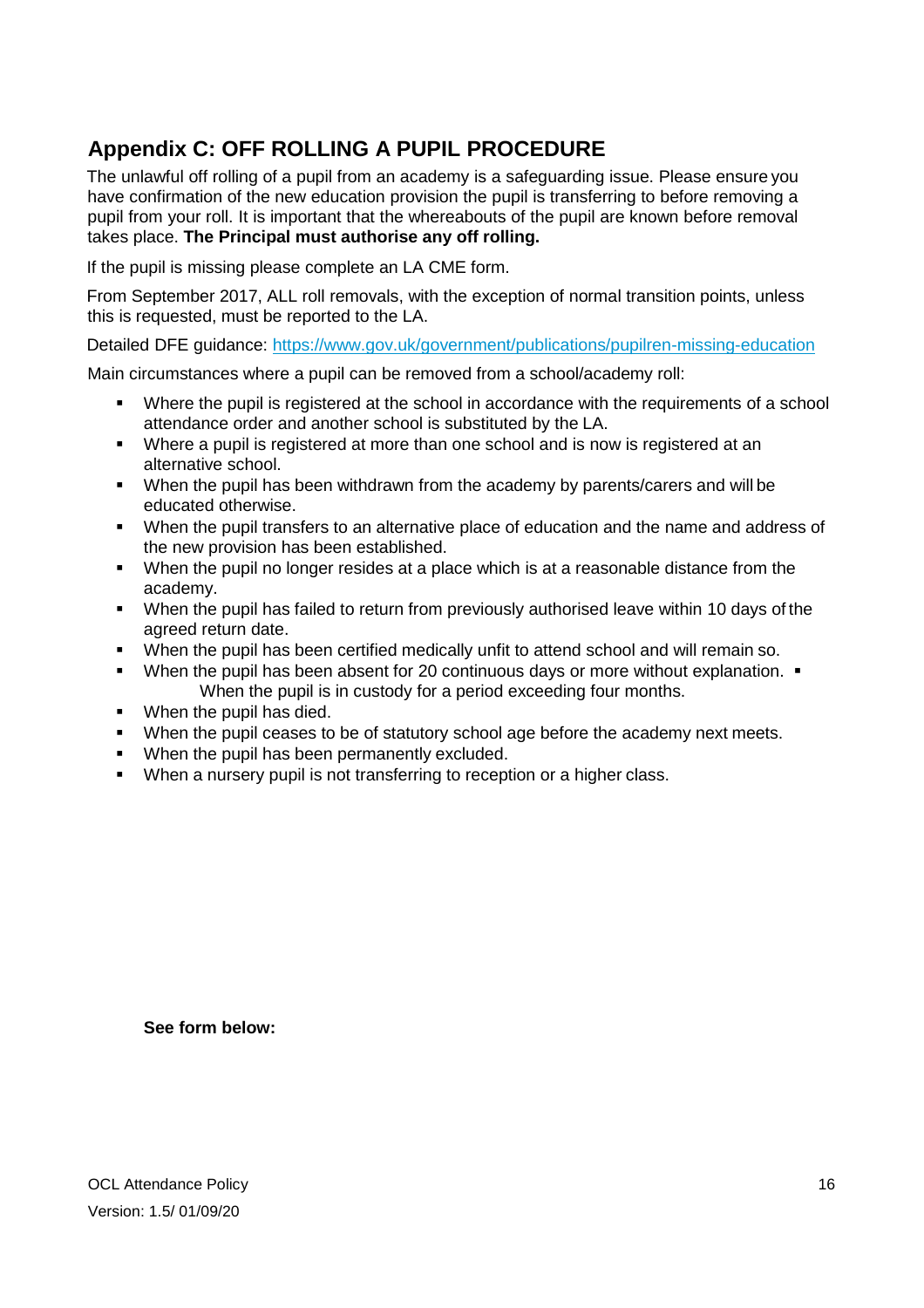

### Please accept this form as confirmation that my child will be leaving Oasis Academy Long Cross School.

| Child's Name:                           |                                                         |                                                                      |             |  |
|-----------------------------------------|---------------------------------------------------------|----------------------------------------------------------------------|-------------|--|
| Class:                                  |                                                         |                                                                      | Year Group: |  |
| <b>Current Home</b><br>Address:         |                                                         |                                                                      |             |  |
| Are you moving<br>from this<br>address? | Yes /<br><b>No</b><br>(Please delete as<br>appropriate) | If Yes,<br>please<br>confirm the<br>address<br>you are<br>moving to: |             |  |
| Parent's Name:                          |                                                         |                                                                      |             |  |
| Contact<br>Number:                      |                                                         |                                                                      |             |  |

#### New School Details:

| Name of new school:           |  |
|-------------------------------|--|
| New school address:           |  |
| New school contact<br>number: |  |
| <b>Expected Start Date:</b>   |  |

| Last day at OALC:              |       |
|--------------------------------|-------|
| Reason for leaving (optional): |       |
| Signed:                        | Date: |

Parent/Carer Name: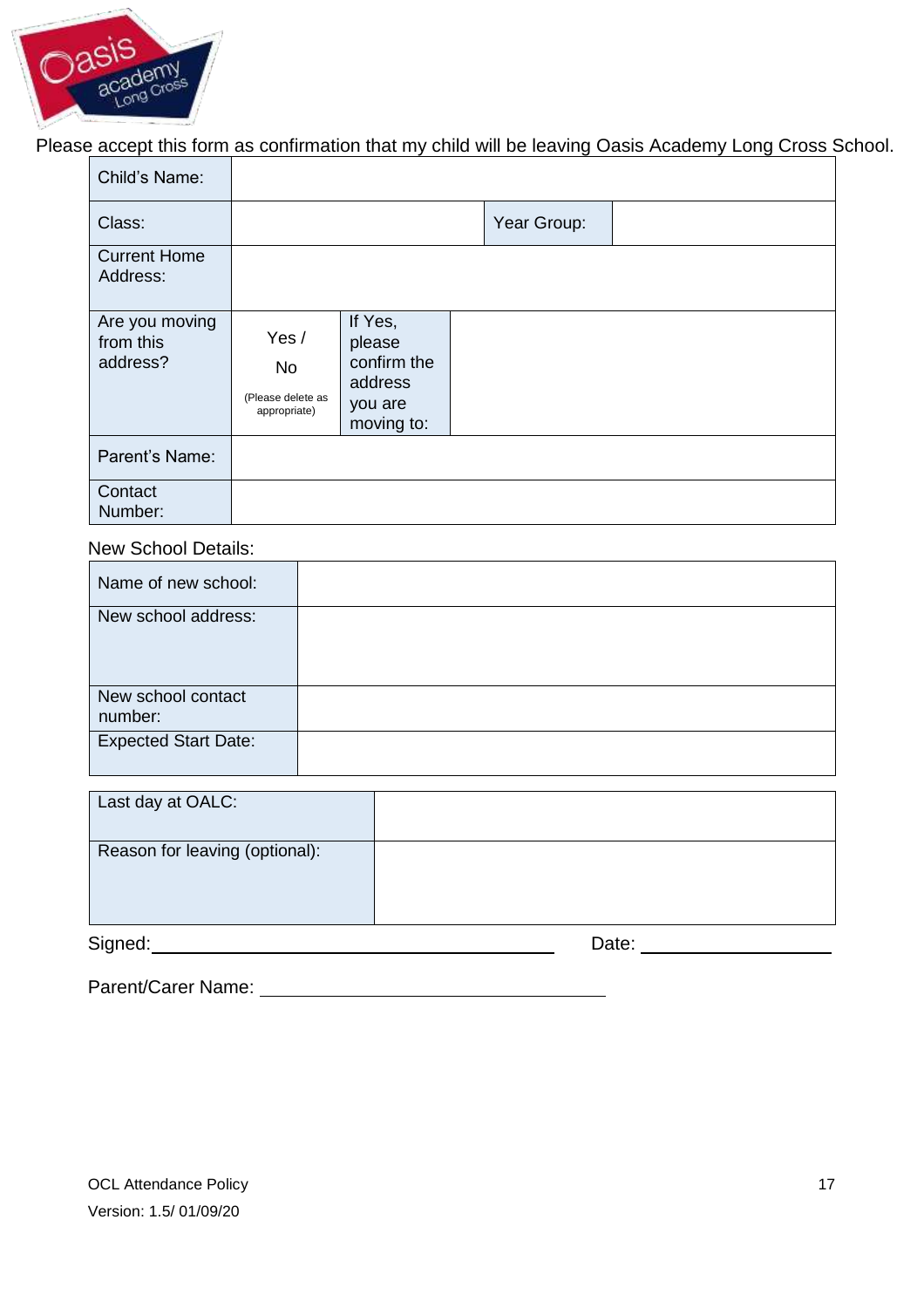Please return this form to the school office as soon as possible. Once we receive this form we will contact the new school to arrange to send over your child's records and any transition information needed to ensure that their move is as smooth as possible.

Please ensure that you collect any books and personal belongings on their last day and return any library books or school reading books to the class teacher.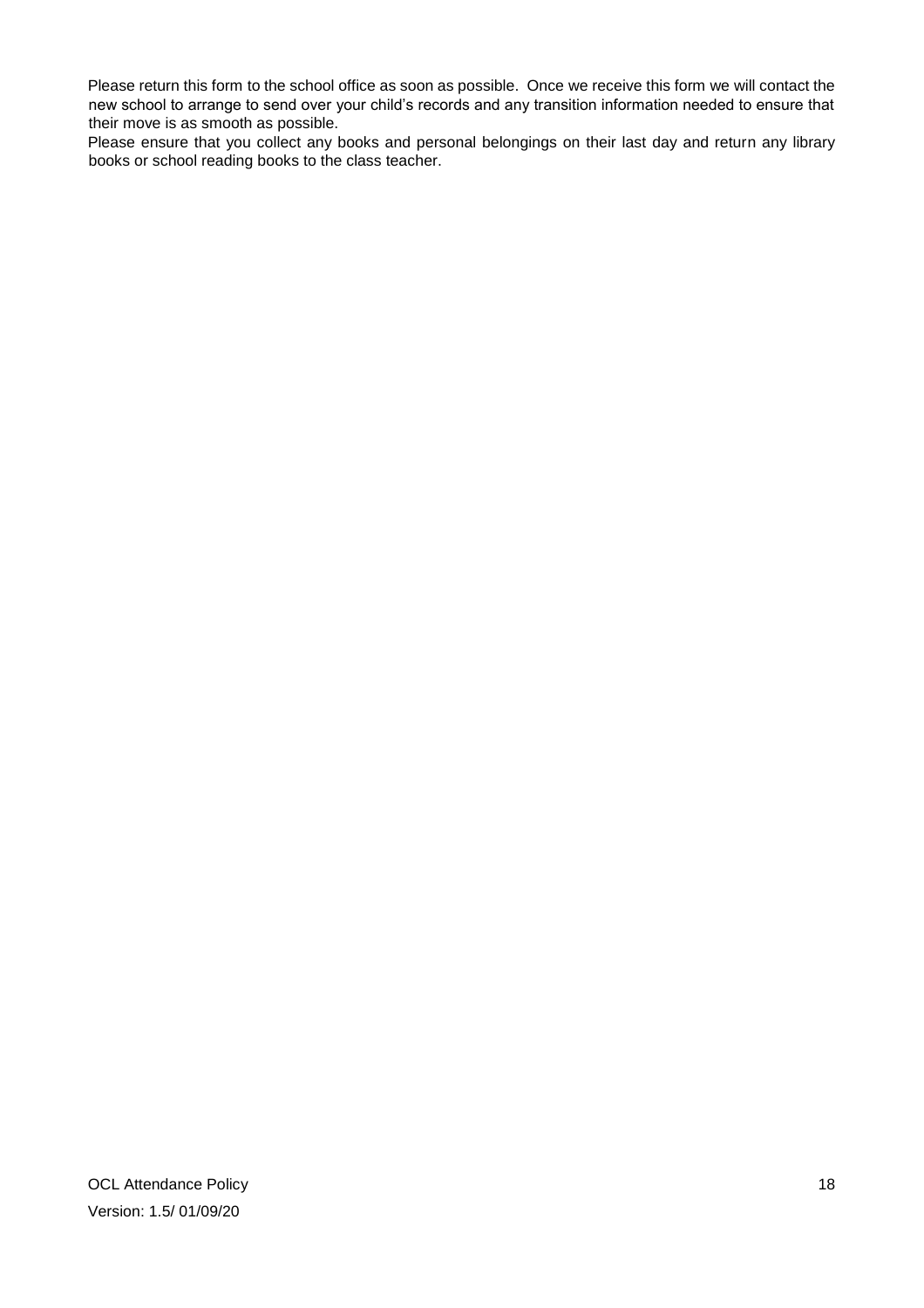### **Appendix D: Application for student leave of absence**

<span id="page-18-0"></span>As per current regulations, DfE advice on school attendance (2013) and the school's Attendance Policy, we would like to advise you that the Headteacher may not grant any Leave of Absence in term time unless **exceptional circumstances**  exist. By exceptional we mean rare, significant, **unavoidable** and short. By unavoidable, we mean an event that could not reasonably be arranged at another time.

The Headteacher will not normally consider any of the reasons below as an Exceptional Circumstance and any requests for a Leave of Absence for these reasons will not normally be authorised and may result in Penalty Notices being issued to parents/carers:

- Family holiday or holiday to visit relatives
- Cheaper cost of a holiday / flights / accommodation during term-time than during the school holidays
- Availability of the desired holiday accommodation or location
- Weather conditions in the desired holiday location
- A holiday being booked by or paid for by someone else as a gift
- Overlapping a holiday with the beginning or end of a school holiday period
- Attending a wedding (including if that wedding is taking place abroad)
- Parents inability to secure a holiday from work during school holiday periods

#### Please note that this list is not exhaustive

**It is a legal requirement for parents/carers to obtain the permission of the Headteacher before removing their child from school in order to take any leave in term time.** In order to make a request for a term-time absence, you must have Parental Responsibility and be the parent/carer with whom the child normally lives. Term times are for education, and children and families have 175 days off school to spend time together, including weekends and school holidays.

The School will assess each request on an individual basis, considering the impact that missing school will have on the child's education and any special circumstances of which we are made aware, e.g. the bereavement of a close family member, the needs of the families of service personnel, or the need for time together to recover from trauma or crisis. The School will determine the number of school days a child can be away from school if the request is granted.

If an absence request is granted, it will be recorded as 'authorised absence'. If a parent/carer takes their child out of school without permission this will count as an 'unauthorised absence' (truancy). Penalty Notices can be issued to parents of children with unauthorised absence. Penalty Notices are issued to each parent of each child.

Under section 444 of the Education Act 1996, if a child of compulsory school age, who is a registered pupil at a school, fails to attend regularly at the school his/her parent(s) are guilty of an offence. The Education Welfare Service may take formal action against you, as parent, for failure to comply with the law. Please note that penalty notices are issued as an alternative to prosecution, and may not be issued if prosecution is considered to be a more appropriate response to your child's irregular attendance. Therefore, your child's irregular attendance (which includes unauthorised absences from school) could result in one of the following:

- 1. A Penalty Notice. The penalty is £60 per parent, per child, payable within 21 days, rising to £120 per parent, per child if paid between 22 and 28 days. (Failure to pay may result in prosecution for the offence of failing to ensure their child's regular attendance at school.
- 2. Prosecution which could lead to fines up to £2500 and / or 3 months imprisonment.

The application must be made **in advance** using the form found on the reverse this letter**.** If you require additional space, please continue on a separate piece of paper or attach a letter outlining the reason for the requested absence and any exceptional circumstances you wish the Headteacher to consider. Retrospective requests will not be considered. **Please return this form to the school office no less than 10 school days before the absence is due to start.** Uponreceipt of a request the Headteacher will make a decision as to whether to authorise the absence and you will receive a response in writing confirming the decision and details of any further action that may be taken against you.

Any absence will result in lost learning and the risk of underachievement. We are sure you will support the School in maximising attendance and giving your child the best opportunity for future success. Please note that even if this absence request is authorised you may still receive letters of concern from the school if your child's attendance drops below 90% at any point during the academic year.

A full copy of the school's Attendance Policy is available on request from the school office or can be downloaded from the school website: [wwww.oasisacademylongcross.org/policies](http://www.abhps.com/policies)